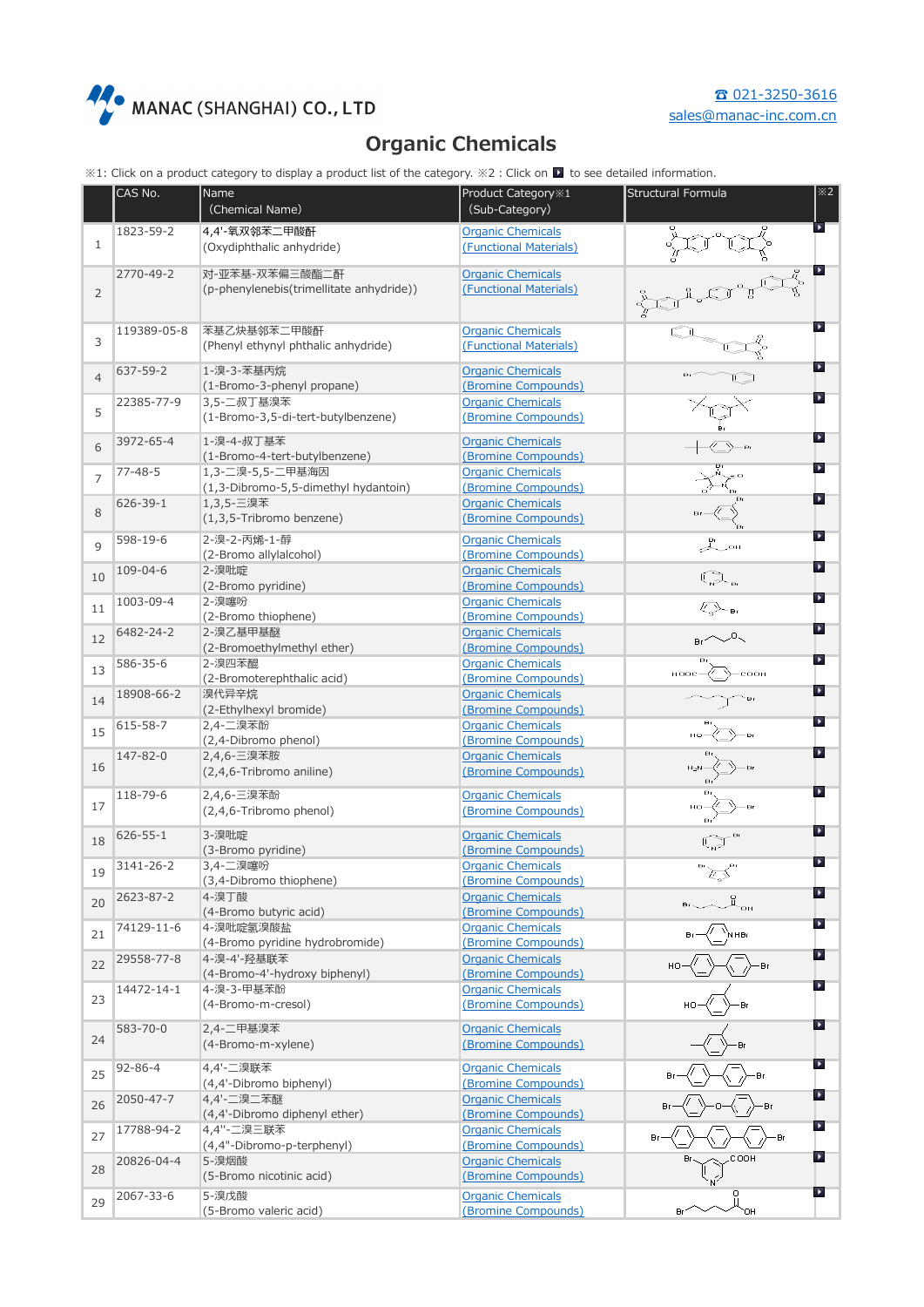|    | CAS No.        | Name                                     | Product Category %1<br>(Sub-Category)           | Structural Formula | $\overline{\times 2}$ |
|----|----------------|------------------------------------------|-------------------------------------------------|--------------------|-----------------------|
|    | 556-96-7       | (Chemical Name)<br>5-溴间二甲苯               | <b>Organic Chemicals</b>                        |                    | $\blacktriangleright$ |
| 30 |                | (5-Bromo-m-xylene)                       | (Bromine Compounds)                             |                    |                       |
|    |                |                                          |                                                 |                    |                       |
|    | $523 - 27 - 3$ | 9,10-二溴蒽                                 | <b>Organic Chemicals</b>                        |                    | $\blacktriangleright$ |
| 31 |                | (9,10-Dibromo anthracene)                | (Bromine Compounds)                             |                    |                       |
|    |                |                                          |                                                 |                    |                       |
|    |                |                                          |                                                 |                    | À                     |
| 32 | 106-95-6       | 3-溴丙烯<br>(Allyl bromide)                 | <b>Organic Chemicals</b>                        | , Br               |                       |
|    |                |                                          | (Bromine Compounds)                             |                    |                       |
|    | 105-36-2       | 溴乙酸乙酯                                    | <b>Organic Chemicals</b>                        |                    | P.                    |
| 33 |                | (Bromo acetic acid ethyl ester)          | (Bromine Compounds)                             |                    |                       |
|    |                |                                          |                                                 |                    |                       |
| 34 | 5292-43-3      | 溴乙酸叔丁酯                                   | <b>Organic Chemicals</b>                        |                    | $\blacktriangleright$ |
|    |                | (Bromo acetic acid-tert-butyl ester)     | (Bromine Compounds)                             |                    |                       |
| 35 | 108-86-1       | 溴苯                                       | <b>Organic Chemicals</b>                        |                    | ٠                     |
|    |                | (Bromobenzene)                           | (Bromine Compounds)                             |                    | P.                    |
| 36 | 112-82-3       | 溴代十六烷                                    | <b>Organic Chemicals</b>                        | Br                 |                       |
|    | 108-85-0       | (Cetyl bromide)<br>溴代环己烷                 | (Bromine Compounds)<br><b>Organic Chemicals</b> |                    | $\blacktriangleright$ |
| 37 |                | (Cyclohexyl bromide)                     | (Bromine Compounds)                             |                    |                       |
|    | 4101-68-2      | 1,10-二溴癸烷                                | <b>Organic Chemicals</b>                        | Bτ                 | ×                     |
| 38 |                | (Decamethylene dibromide)                | (Bromine Compounds)                             |                    |                       |
| 39 | 2969-81-5      | 4-溴丁酸乙酯                                  | <b>Organic Chemicals</b>                        |                    | $\blacktriangleright$ |
|    |                | (Ethyl 4-bromo butyrate)                 | (Bromine Compounds)                             |                    | $\blacktriangleright$ |
| 40 | 74-96-4        | 溴乙烷                                      | <b>Organic Chemicals</b><br>(Bromine Compounds) |                    |                       |
|    | 629-03-8       | (Ethyl bromide)<br>1,6-二溴己烷              | <b>Organic Chemicals</b>                        |                    | $\blacktriangleright$ |
| 41 |                | (Hexamethylene dibromide)                | (Bromine Compounds)                             | Βr                 |                       |
| 42 | $78 - 77 - 3$  | 溴代异丁烷                                    | <b>Organic Chemicals</b>                        |                    | $\blacktriangleright$ |
|    |                | (iso-Butyl bromide)                      | (Bromine Compounds)                             | . Br               |                       |
| 43 | $75 - 26 - 3$  | 溴代异丙烷                                    | <b>Organic Chemicals</b>                        |                    | $\blacktriangleright$ |
|    |                | (iso-Propyl bromide)                     | (Bromine Compounds)                             |                    | $\blacktriangleright$ |
| 44 | 70923-64-7     | 4-溴丁酸异丙酯<br>(Isopropyl 4-bromo butyrate) | <b>Organic Chemicals</b><br>(Bromine Compounds) |                    |                       |
|    | 143-15-7       | 溴代十二烷                                    | <b>Organic Chemicals</b>                        |                    | P.                    |
| 45 |                | (Lauryl bromide)                         | (Bromine Compounds)                             | `Br                |                       |
|    | $526 - 78 - 3$ | 内消旋-2,3-二溴丁二酸                            | <b>Organic Chemicals</b>                        |                    | ٠                     |
| 46 |                | (meso-2,3-Dibromo succinic acid)         | (Bromine Compounds)                             |                    |                       |
|    | 110-53-2       | 溴戊烷                                      | <b>Organic Chemicals</b>                        |                    | P.                    |
| 47 |                | (n-Amyl bromide)                         | (Bromine Compounds)                             | , Br               |                       |
|    | 128-08-5       | N-溴代丁二酰亚胺                                | Organic Chemicals                               | Bη                 | ٠                     |
| 48 |                | (N-Bromo succinimide)                    | (Bromine Compounds)                             |                    |                       |
|    |                |                                          |                                                 |                    | $\blacktriangleright$ |
| 49 | 109-65-9       | n-溴丁烷<br>(n-Butyl bromide)               | <b>Organic Chemicals</b><br>(Bromine Compounds) | ΈBη                |                       |
|    | 112-29-8       | 溴癸烷                                      | <b>Organic Chemicals</b>                        |                    | $\blacktriangleright$ |
| 50 |                | (n-Decyl bromide)                        | (Bromine Compounds)                             | ΈF                 |                       |
| 51 | 629-04-9       | 1-溴庚烷                                    | <b>Organic Chemicals</b>                        |                    | $\blacktriangleright$ |
|    |                | (n-Heptyl bromide)                       | (Bromine Compounds)                             |                    | $\blacktriangleright$ |
| 52 | $111 - 25 - 1$ | 溴己烷<br>(n-Hexyl bromide)                 | <b>Organic Chemicals</b><br>(Bromine Compounds) |                    |                       |
|    | $111 - 83 - 1$ | 1-溴辛烷                                    | <b>Organic Chemicals</b>                        |                    | $\blacktriangleright$ |
| 53 |                | (n-Octyl bromide)                        | (Bromine Compounds)                             | ΈF.                |                       |
| 54 | 106-94-5       | 溴代丙烷                                     | <b>Organic Chemicals</b>                        | ∕ Ar               | $\blacktriangleright$ |
|    |                | (n-Propyl bromide)                       | (Bromine Compounds)                             |                    |                       |
| 55 | $88 - 65 - 3$  | 邻溴苯甲酸                                    | <b>Organic Chemicals</b>                        | θr                 | $\blacktriangleright$ |
|    |                | (o-Bromo benzoic acid)                   | (Bromine Compounds)                             |                    |                       |
|    | $95 - 46 - 5$  | 邻溴甲苯                                     | <b>Organic Chemicals</b>                        |                    | $\blacktriangleright$ |
| 56 |                | (o-Bromo toluene)                        | (Bromine Compounds)                             |                    |                       |
|    |                |                                          |                                                 |                    | $\blacktriangleright$ |
| 57 | 4549-32-0      | 1,8-二溴辛烷<br>(Octamethylene dibromide)    | <b>Organic Chemicals</b><br>(Bromine Compounds) | . Br               |                       |
|    | 99-90-1        | 对溴苯乙酮                                    | <b>Organic Chemicals</b>                        |                    | $\blacktriangleright$ |
| 58 |                | (p-Bromo acetophenone)                   | (Bromine Compounds)                             |                    |                       |
|    | $106 - 40 - 1$ | 对溴苯胺                                     | <b>Organic Chemicals</b>                        |                    | $\blacktriangleright$ |
| 59 |                | (p-Bromo aniline)                        | (Bromine Compounds)                             |                    |                       |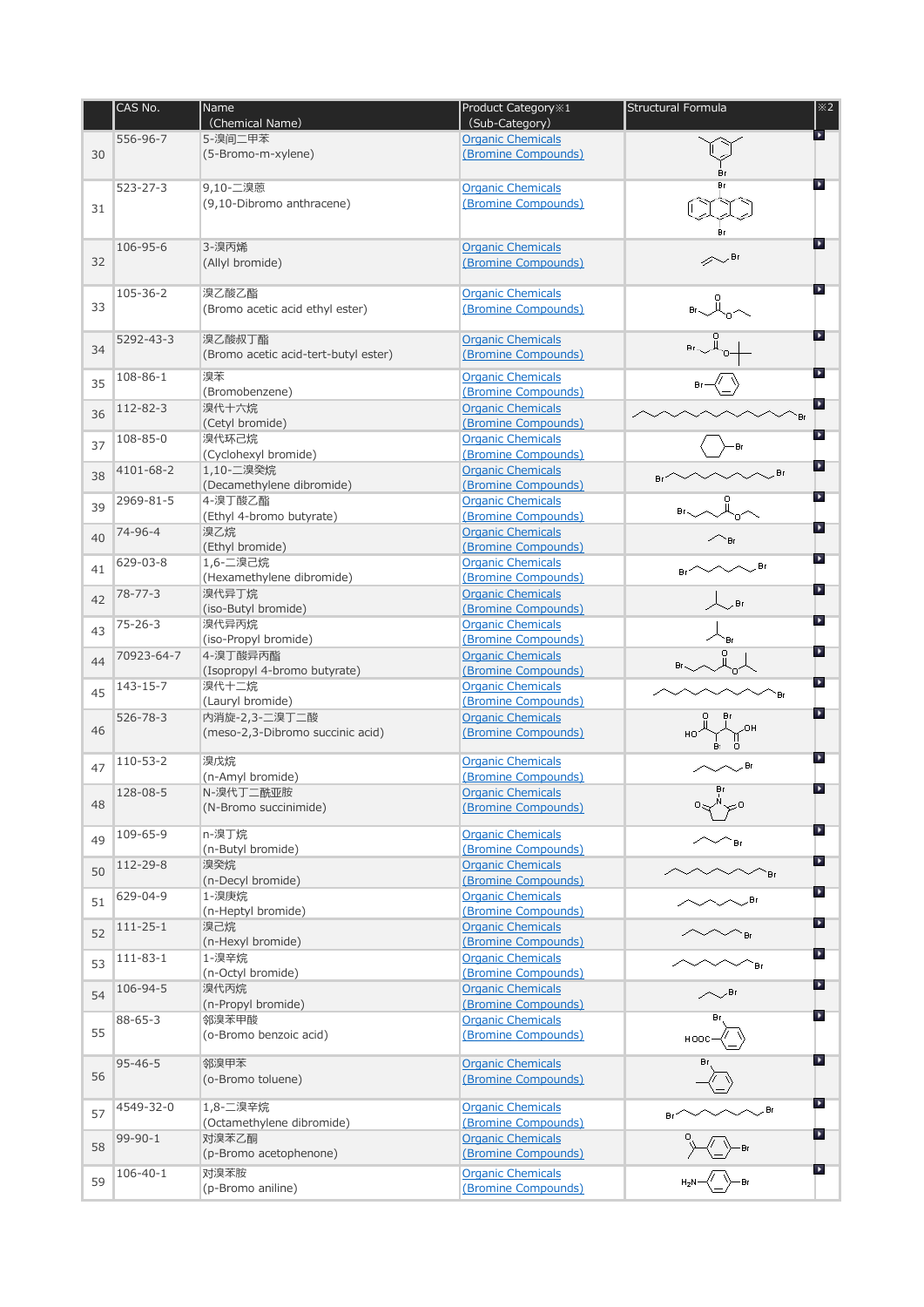|    | CAS No.        | Name                                           | Product Category %1                             | Structural Formula | $\overline{\times 2}$ |
|----|----------------|------------------------------------------------|-------------------------------------------------|--------------------|-----------------------|
|    | 104-92-7       | (Chemical Name)<br>对溴苯甲醚                       | (Sub-Category)<br><b>Organic Chemicals</b>      |                    |                       |
| 60 |                | (p-Bromo anisole)                              | (Bromine Compounds)                             |                    |                       |
|    | 586-76-5       | 对溴苯甲酸                                          | <b>Organic Chemicals</b>                        |                    | $\blacktriangleright$ |
| 61 |                | (p-Bromo benzoic acid)                         | (Bromine Compounds)                             |                    |                       |
|    | 106-39-8       | 对溴氯苯                                           | <b>Organic Chemicals</b>                        |                    | $\blacktriangleright$ |
| 62 |                | (p-Bromo chloro benzene)                       | (Bromine Compounds)                             |                    |                       |
| 63 | 460-00-4       | 对溴氟苯                                           | <b>Organic Chemicals</b>                        |                    |                       |
|    |                | (p-Bromo fluoro benzene)                       | (Bromine Compounds)                             |                    |                       |
| 64 | $106 - 41 - 2$ | 对溴苯酚                                           | <b>Organic Chemicals</b>                        |                    | $\blacktriangleright$ |
|    |                | (p-Bromo phenol)                               | (Bromine Compounds)                             |                    |                       |
| 65 | 106-38-7       | 对溴甲苯                                           | <b>Organic Chemicals</b>                        |                    | $\blacktriangleright$ |
|    |                | (p-Bromo toluene)                              | (Bromine Compounds)                             |                    |                       |
| 66 | 106-37-6       | 对二溴苯<br>(p-Dibromo benzene)                    | <b>Organic Chemicals</b>                        |                    |                       |
|    | $100 - 11 - 8$ | 对硝基溴化苄                                         | (Bromine Compounds)<br><b>Organic Chemicals</b> |                    | $\blacktriangleright$ |
| 67 |                | (p-Nitro benzyl bromide)                       | (Bromine Compounds)                             |                    |                       |
|    |                |                                                |                                                 |                    | $\blacktriangleright$ |
|    | 608-71-9       | 五溴苯酚                                           | <b>Organic Chemicals</b>                        |                    |                       |
| 68 |                | (Pentabromo phenol)                            | (Bromine Compounds)                             |                    |                       |
|    |                |                                                |                                                 |                    |                       |
| 69 | $111 - 24 - 0$ | 1,5-二溴戊烷                                       | <b>Organic Chemicals</b>                        |                    | $\blacktriangleright$ |
|    |                | (Pentamethylene dibromide)                     | (Bromine Compounds)                             |                    |                       |
|    | $110 - 52 - 1$ | 1,3-二溴丙烷                                       | <b>Organic Chemicals</b>                        |                    | $\blacktriangleright$ |
| 70 |                | (Tetramethylene dibromide)                     | (Bromine Compounds)                             |                    |                       |
|    |                |                                                |                                                 |                    | $\blacktriangleright$ |
|    | 109-70-6       | 1-溴-3-氯丙烷                                      | <b>Organic Chemicals</b>                        |                    |                       |
| 71 |                | (Trimethylene chlorobromide)                   | (Bromine Compounds)                             |                    |                       |
|    | 109-64-8       | 1,4-二溴丁烷                                       | <b>Organic Chemicals</b>                        |                    | $\blacktriangleright$ |
| 72 |                | (Trimethylene dibromide)                       | (Bromine Compounds)                             |                    |                       |
|    | $80 - 58 - 0$  | a-溴丁酸                                          | <b>Organic Chemicals</b>                        |                    | $\blacktriangleright$ |
| 73 |                | (a-Bromo butyric acid)                         | (Bromine Compounds)                             |                    |                       |
|    |                |                                                |                                                 |                    |                       |
|    | 533-68-6       | a-溴丁酸乙酯                                        | <b>Organic Chemicals</b>                        |                    | $\blacktriangleright$ |
| 74 |                | (a-Bromo butyric acid ethyl ester)             | (Bromine Compounds)                             | θr                 |                       |
|    | 616-05-7       | a-溴己酸                                          | <b>Organic Chemicals</b>                        |                    |                       |
| 75 |                | (a-Bromo caproic acid)                         | (Bromine Compounds)                             |                    |                       |
|    |                |                                                |                                                 | Βr                 |                       |
|    | 615-96-3       | a-溴己酸乙酯                                        | <b>Organic Chemicals</b>                        |                    | $\blacktriangleright$ |
| 76 |                | (a-Bromo caproic acid ethyl ester)             | (Bromine Compounds)                             |                    |                       |
|    |                |                                                |                                                 | θr                 | ×                     |
| 77 | 5445-19-2      | a-溴己酸甲酯<br>(a-Bromo caproic acid methyl ester) | <b>Organic Chemicals</b><br>(Bromine Compounds) |                    |                       |
|    |                |                                                |                                                 |                    |                       |
|    | 2052-01-9      | a-溴异丁酸                                         | <b>Organic Chemicals</b>                        |                    | $\blacktriangleright$ |
| 78 |                | (a-Bromo isobutyric acid)                      | (Bromine Compounds)                             |                    |                       |
|    |                |                                                |                                                 |                    | $\blacktriangleright$ |
|    | $600 - 00 - 0$ | a-溴异丁酸乙酯                                       | <b>Organic Chemicals</b>                        |                    |                       |
| 79 |                | (a-Bromo isobutyric acid ethyl ester)          | (Bromine Compounds)                             |                    |                       |
|    | $565 - 74 - 2$ | a-溴代异戊酸                                        | <b>Organic Chemicals</b>                        |                    | $\blacktriangleright$ |
| 80 |                | (a-Bromo isovaleric acid)                      | (Bromine Compounds)                             |                    |                       |
|    |                |                                                |                                                 | θr                 |                       |
|    | 609-12-1       | a-溴代异戊酸乙酯                                      | <b>Organic Chemicals</b>                        |                    | $\blacktriangleright$ |
| 81 |                | (a-Bromo isovaleric acid ethyl ester)          | (Bromine Compounds)                             |                    |                       |
|    |                |                                                |                                                 |                    | $\blacktriangleright$ |
| 82 | 26330-51-8     | a-溴代异戊酸甲酯                                      | <b>Organic Chemicals</b>                        |                    |                       |
|    |                | (a-Bromo isovaleric acid methyl ester)         | (Bromine Compounds)                             |                    |                       |
|    | $90 - 11 - 9$  | 1-溴化萘                                          | <b>Organic Chemicals</b>                        |                    | $\blacktriangleright$ |
| 83 |                | (a-Bromo naphthalene)                          | (Bromine Compounds)                             |                    |                       |
|    |                |                                                |                                                 |                    |                       |
|    | $535 - 11 - 5$ | a-溴丙酸乙酯                                        | <b>Organic Chemicals</b>                        |                    | $\blacktriangleright$ |
| 84 |                | (a-Bromo propionic acid ethyl ester)           | (Bromine Compounds)                             |                    |                       |
|    |                |                                                |                                                 |                    |                       |
|    | 584-93-0       | a-溴戊酸                                          | <b>Organic Chemicals</b>                        |                    | $\blacktriangleright$ |
| 85 |                | (a-Bromo valeric acid)                         | (Bromine Compounds)                             | OΗ                 |                       |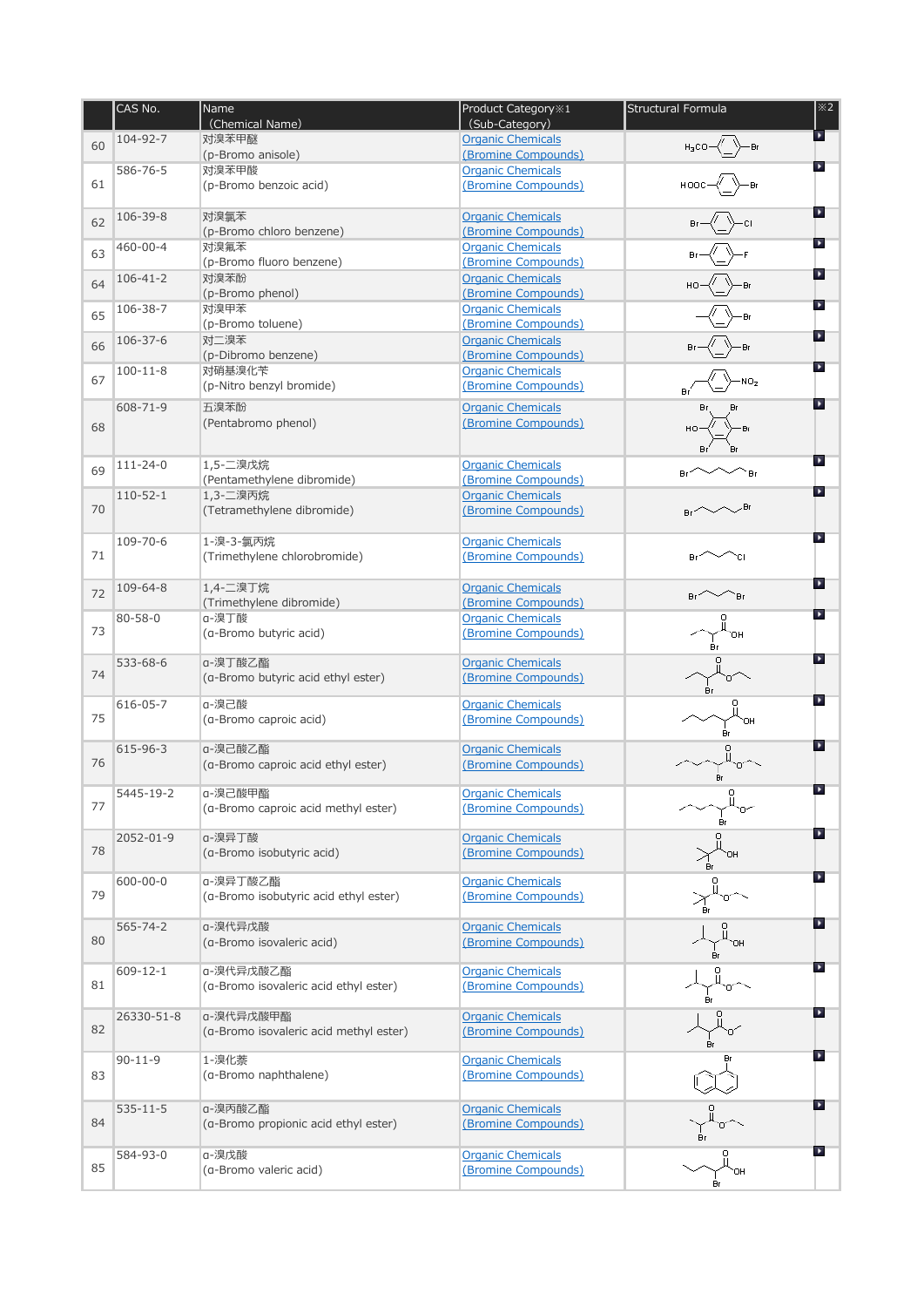|     | CAS No.        | Name<br>(Chemical Name)                        | Product Category %1<br>(Sub-Category)           | Structural Formula | $\overline{\times 2}$    |
|-----|----------------|------------------------------------------------|-------------------------------------------------|--------------------|--------------------------|
| 86  | 615-83-8       | a-溴戊酸乙酯<br>(a-Bromo valeric acid ethyl ester)  | <b>Organic Chemicals</b><br>(Bromine Compounds) |                    |                          |
| 87  | 19129-92-1     | a-溴戊酸甲酯<br>(a-Bromo valeric acid methyl ester) | <b>Organic Chemicals</b><br>(Bromine Compounds) |                    | $\blacktriangleright$    |
| 88  | 103-63-9       | β-溴苯乙烷<br>$(\beta$ -Bromo ethyl benzene)       | <b>Organic Chemicals</b><br>(Bromine Compounds) |                    | A.                       |
| 89  | 513-38-2       | 1-碘-2-甲基丙烷<br>(1-Iodo-2-methylpropane)         | <b>Organic Chemicals</b><br>(Iodine Compounds)  |                    | $\blacktriangleright$    |
| 90  | 541-28-6       | 碘代异戊烷<br>(1-Iodo-3-methylbutane)               | <b>Organic Chemicals</b><br>(Iodine Compounds)  |                    | $\overline{\phantom{a}}$ |
| 91  | 542-69-8       | 1-碘丁烷<br>(1-Iodobutane)                        | <b>Organic Chemicals</b><br>(Iodine Compounds)  |                    | $\blacktriangleright$    |
| 92  | 4282-40-0      | 1-碘庚烷<br>(1-Iodoheptane)                       | <b>Organic Chemicals</b><br>(Iodine Compounds)  |                    | $\blacktriangleright$    |
| 93  | 638-45-9       | 1-碘己烷<br>(1-Iodohexane)                        | <b>Organic Chemicals</b><br>(Iodine Compounds)  |                    | P.                       |
| 94  | 629-27-6       | 碘代正辛烷<br>(1-Iodooctane)                        | <b>Organic Chemicals</b><br>(Iodine Compounds)  |                    | $\blacktriangleright$    |
| 95  | $628 - 17 - 1$ | 1-碘戊烷<br>(1-Iodopentane)                       | <b>Organic Chemicals</b><br>(Iodine Compounds)  |                    | $\blacktriangleright$    |
| 96  | 107-08-4       | 1-碘代丙烷<br>(1-Iodopropane)                      | <b>Organic Chemicals</b><br>(Iodine Compounds)  |                    | $\blacktriangleright$    |
| 97  | 16355-92-3     | 1,10-二碘癸烷<br>(1,10-Diiododecane)               | <b>Organic Chemicals</b><br>(Iodine Compounds)  |                    | $\blacktriangleright$    |
| 98  | 20555-91-3     | 1,2-二氯-4-碘苯                                    | <b>Organic Chemicals</b>                        |                    | $\blacktriangleright$    |
|     | 3032-81-3      | (1,2-Dichloro-4-iodobenzene)<br>1,3-二氯-4-碘苯    | (Iodine Compounds)<br><b>Organic Chemicals</b>  |                    | $\blacktriangleright$    |
| 99  |                | (1,3-Dichloro-4-iodobenzene)                   | (Iodine Compounds)                              |                    |                          |
| 100 | 624-38-4       | 1,4-二碘苯<br>(1,4-Diiodobenzene)                 | <b>Organic Chemicals</b><br>(Iodine Compounds)  |                    | $\blacktriangleright$    |
| 101 | 24772-63-2     | 1,8-二碘辛烷<br>(1,8-Diiodooctane)                 | <b>Organic Chemicals</b><br>(Iodine Compounds)  |                    |                          |
| 102 | 29632-74-4     | 2-氟-4-碘苯胺<br>(2-Fluoro-4-iodoaniline)          | <b>Organic Chemicals</b><br>(Iodine Compounds)  |                    |                          |
| 103 | 144981-85-1    | 2-碘-9,9-二甲基芴<br>(2-Iodo-9,9-dimethylfluorene)  | <b>Organic Chemicals</b><br>(Iodine Compounds)  |                    | P.                       |
| 104 | $88 - 67 - 5$  | 2-碘苯甲酸<br>(2-Iodobenzoic acid)                 | <b>Organic Chemicals</b><br>(Iodine Compounds)  |                    | $\blacktriangleright$    |
| 105 | 557-36-8       | 2-碘辛烷<br>(2-Iodooctane)                        | <b>Organic Chemicals</b><br>(Iodine Compounds)  |                    | $\blacktriangleright$    |
| 106 | $75 - 30 - 9$  | 2-碘代丙烷<br>(2-Iodopropane)                      | <b>Organic Chemicals</b><br>(Iodine Compounds)  |                    | $\blacktriangleright$    |
| 107 | $615 - 37 - 2$ | 2-碘代甲苯<br>(2-Iodotoluene)                      | <b>Organic Chemicals</b><br>(Iodine Compounds)  |                    | $\blacktriangleright$    |
|     | 609-23-4       | 2,4,6-三碘苯酚                                     | <b>Organic Chemicals</b>                        |                    | $\blacktriangleright$    |
| 108 |                | (2,4,6-Triiodophenol)                          | (Iodine Compounds)                              |                    |                          |
| 109 | $626 - 01 - 7$ | 3-碘苯胺<br>(3-Iodoaniline)                       | <b>Organic Chemicals</b><br>(Iodine Compounds)  |                    | $\blacktriangleright$    |
| 110 | 625-95-6       | 3-碘代甲苯<br>(3-Iodotoluene)                      | <b>Organic Chemicals</b><br>(Iodine Compounds)  |                    | $\blacktriangleright$    |
| 111 | 133-91-5       | 3,5-二碘水杨酸<br>(3,5-Diiodosalicylic acid)        | <b>Organic Chemicals</b><br>(Iodine Compounds)  | H OO               | $\blacktriangleright$    |
| 112 | 37470-46-5     | 4-羟基-3-碘苯甲酸<br>(4-Hydroxy-3-iodobenzoic acid)  | <b>Organic Chemicals</b><br>(Iodine Compounds)  |                    | $\blacktriangleright$    |
| 113 | 4214-28-2      | 4-碘间二甲苯<br>(4-Iodo-m-xylene)                   | <b>Organic Chemicals</b><br>(Iodine Compounds)  |                    | $\blacktriangleright$    |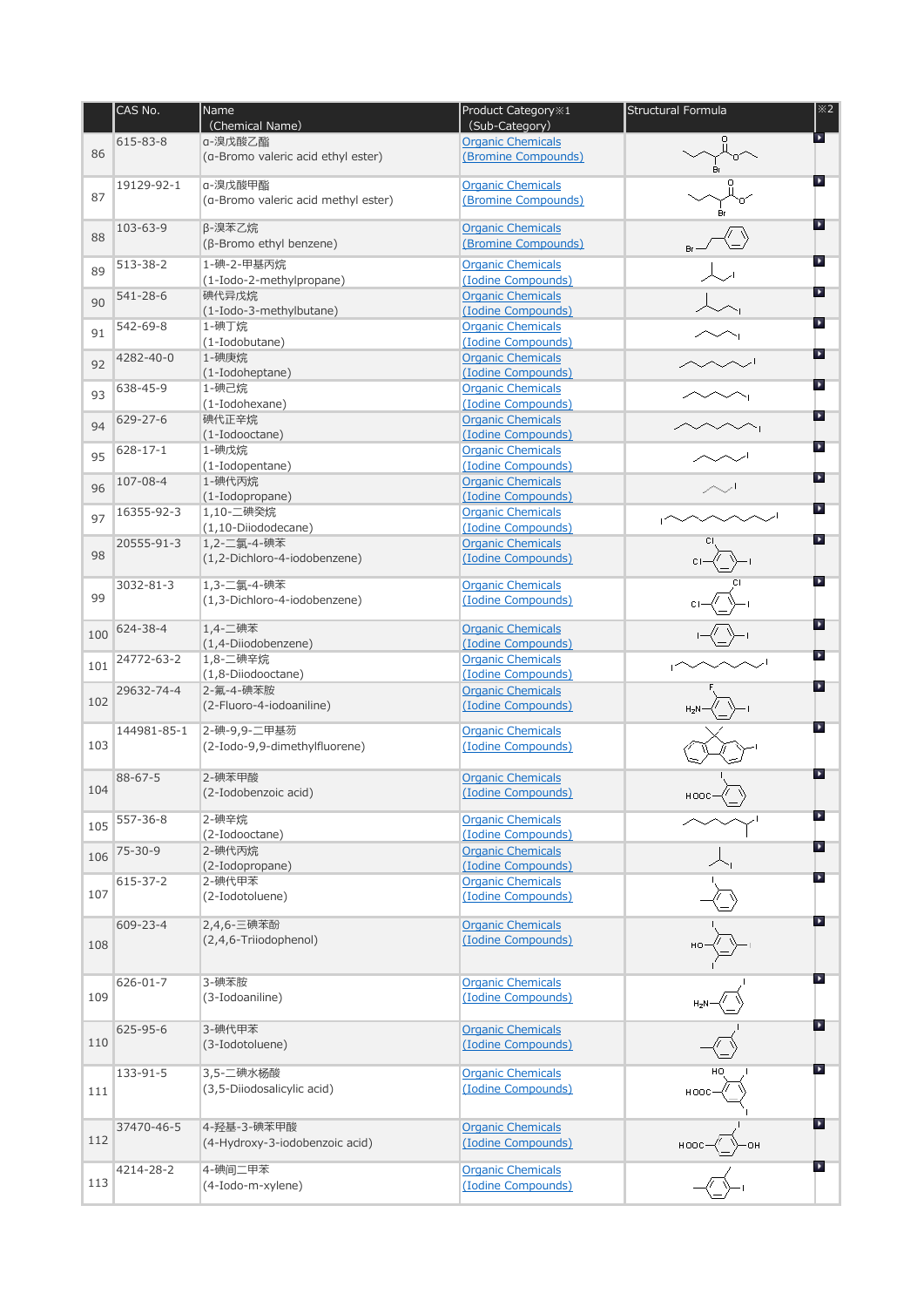|     | CAS No.       | Name<br>(Chemical Name)          | Product Category * 1<br>(Sub-Category)                   | Structural Formula                      | $\overline{\times 2}$ |
|-----|---------------|----------------------------------|----------------------------------------------------------|-----------------------------------------|-----------------------|
| 114 | 696-62-8      | 4-碘苯甲醚                           | <b>Organic Chemicals</b>                                 |                                         | A.                    |
|     |               | (4-Iodoanisole)                  | (Iodine Compounds)                                       |                                         | $\blacktriangleright$ |
| 115 | 15164-44-0    | 4-碘苯甲醛                           | <b>Organic Chemicals</b><br>(Iodine Compounds)           |                                         |                       |
|     | 619-58-9      | (4-Iodobenzaldehyde)<br>4-碘苯甲酸   | <b>Organic Chemicals</b>                                 |                                         | $\blacktriangleright$ |
| 116 |               | (4-Iodobenzoic acid)             | (Iodine Compounds)                                       |                                         |                       |
| 117 | 1591-31-7     | 4-碘联苯                            | <b>Organic Chemicals</b>                                 |                                         | $\blacktriangleright$ |
|     |               | (4-Iodobiphenyl)                 | (Iodine Compounds)                                       |                                         |                       |
| 118 | 25309-64-2    | 1-乙基-4-碘苯                        | <b>Organic Chemicals</b>                                 |                                         | $\blacktriangleright$ |
|     |               | (4-Iodoethylbenzene)<br>4-碘苯酚    | (Iodine Compounds)                                       |                                         | $\blacktriangleright$ |
| 119 | 540-38-5      | (4-Iodophenol)                   | <b>Organic Chemicals</b><br>(Iodine Compounds)           |                                         |                       |
|     | 624-31-7      | 4-碘甲苯                            | <b>Organic Chemicals</b>                                 |                                         | $\blacktriangleright$ |
| 120 |               | (4-Iodotoluene)                  | (Iodine Compounds)                                       |                                         |                       |
| 121 | 3001-15-8     | 4,4-二碘联苯                         | <b>Organic Chemicals</b>                                 |                                         | $\blacktriangleright$ |
|     |               | (4,4'-Diiodobiphenyl)            | (Iodine Compounds)                                       |                                         |                       |
| 122 | 19053-14-6    | 4,4'-二碘-对-三联苯                    | <b>Organic Chemicals</b>                                 |                                         | $\blacktriangleright$ |
|     |               | (4,4"-Diiodo-p-terphenyl)        | (Iodine Compounds)                                       |                                         | ×                     |
| 123 | 13329-40-3    | 4-碘苯乙酮<br>(4'-Iodoacetophenone)  | <b>Organic Chemicals</b><br>(Iodine Compounds)           |                                         |                       |
|     | 5326-47-6     | 2-氨基-5-碘苯甲酸                      | <b>Organic Chemicals</b>                                 |                                         | $\blacktriangleright$ |
| 124 |               | (5-Iodoanthranilic acid)         | (Iodine Compounds)                                       |                                         |                       |
|     |               |                                  |                                                          |                                         |                       |
|     | $75 - 11 - 6$ | 二碘甲烷                             | <b>Organic Chemicals</b>                                 |                                         |                       |
| 125 |               | (Diiodomethane)                  | (Iodine Compounds)                                       |                                         |                       |
|     | 51934-41-9    | 4-碘苯甲酸乙酯                         | <b>Organic Chemicals</b>                                 |                                         | $\blacktriangleright$ |
| 126 |               | (Ethyl 4-iodobenzoate)           | (Iodine Compounds)                                       |                                         |                       |
|     | 41302-32-3    | 5-碘戊酸乙酯                          | <b>Organic Chemicals</b>                                 |                                         | $\blacktriangleright$ |
| 127 |               | (Ethyl 5-iodopentanoate)         | (Iodine Compounds)                                       |                                         |                       |
|     | 591-50-4      | 碘苯                               | <b>Organic Chemicals</b>                                 |                                         | $\blacktriangleright$ |
| 128 |               | (Iodobenzene)                    | (Iodine Compounds)                                       |                                         |                       |
|     | 3240-34-4     | 二乙酸碘苯                            | <b>Organic Chemicals</b>                                 | $Ac0 = -0Ac$                            | $\blacktriangleleft$  |
| 129 |               | (Iodobenzene diacetate)          | (Iodine Compounds)                                       |                                         |                       |
|     |               |                                  |                                                          |                                         | $\blacktriangleright$ |
| 130 | $75 - 03 - 6$ | 碘乙烷                              | <b>Organic Chemicals</b><br>(Iodine Compounds)           |                                         |                       |
|     | 74-88-4       | (Iodoethane)<br>碘甲烷              | <b>Organic Chemicals</b>                                 |                                         |                       |
| 131 |               | (Iodomethane)                    | (Iodine Compounds)                                       | $-\mathbf{I}$                           |                       |
|     | 1774-47-6     | 三甲基碘化亚砜                          | <b>Organic Chemicals</b>                                 | $\ominus_1 \oplus_{{\mathbb{S}}^2-1}^0$ | $\blacktriangleright$ |
| 132 |               | (Trimethyl sulfoxonium iodide)   | (Iodine Compounds)                                       |                                         |                       |
|     | 583-55-1      | 1-溴-2-碘苯                         | <b>Organic Chemicals</b>                                 |                                         | $\blacktriangleright$ |
| 133 |               | (1-Bromo-2-iodobenzene)          | (Bromine & Iodine Compounds)                             |                                         |                       |
|     |               |                                  |                                                          |                                         | $\blacktriangleright$ |
| 134 | 31928-47-9    | 1-溴-3-氯-4-碘苯                     | <b>Organic Chemicals</b><br>(Bromine & Iodine Compounds) |                                         |                       |
|     |               | (1-Bromo-3-chloro-4-iodobenzene) |                                                          |                                         |                       |
|     | 591-18-4      | 1-溴-3-碘苯                         | <b>Organic Chemicals</b>                                 |                                         | $\blacktriangleright$ |
| 135 |               | (1-Bromo-3-iodobenzene)          | (Bromine & Iodine Compounds)                             |                                         |                       |
|     |               | 1-溴-4-碘苯                         | <b>Organic Chemicals</b>                                 |                                         | $\blacktriangleright$ |
| 136 | 589-87-7      | (1-Bromo-4-iodobenzene)          | (Bromine & Iodine Compounds)                             |                                         |                       |
|     |               |                                  |                                                          |                                         |                       |
|     | 19393-94-3    | 1,3-二溴-4-碘苯                      | <b>Organic Chemicals</b>                                 |                                         | $\blacktriangleright$ |
| 137 |               | (1,3-Dibromo-4-iodobenzene)      | (Bromine & Iodine Compounds)                             |                                         |                       |
|     | 89284-52-6    | 1,4-二溴-2-碘苯                      | <b>Organic Chemicals</b>                                 |                                         | $\blacktriangleright$ |
| 138 |               | (1,4-Dibromo-2-iodobenzene)      | (Bromine & Iodine Compounds)                             |                                         |                       |
|     |               |                                  |                                                          |                                         |                       |
| 139 | 105946-82-5   | 4-溴4'-碘联苯                        | <b>Organic Chemicals</b>                                 |                                         | $\blacktriangleright$ |
|     |               | (4-Bromo-4'-iodobiphenyl)        | (Bromine & Iodine Compounds)                             |                                         |                       |